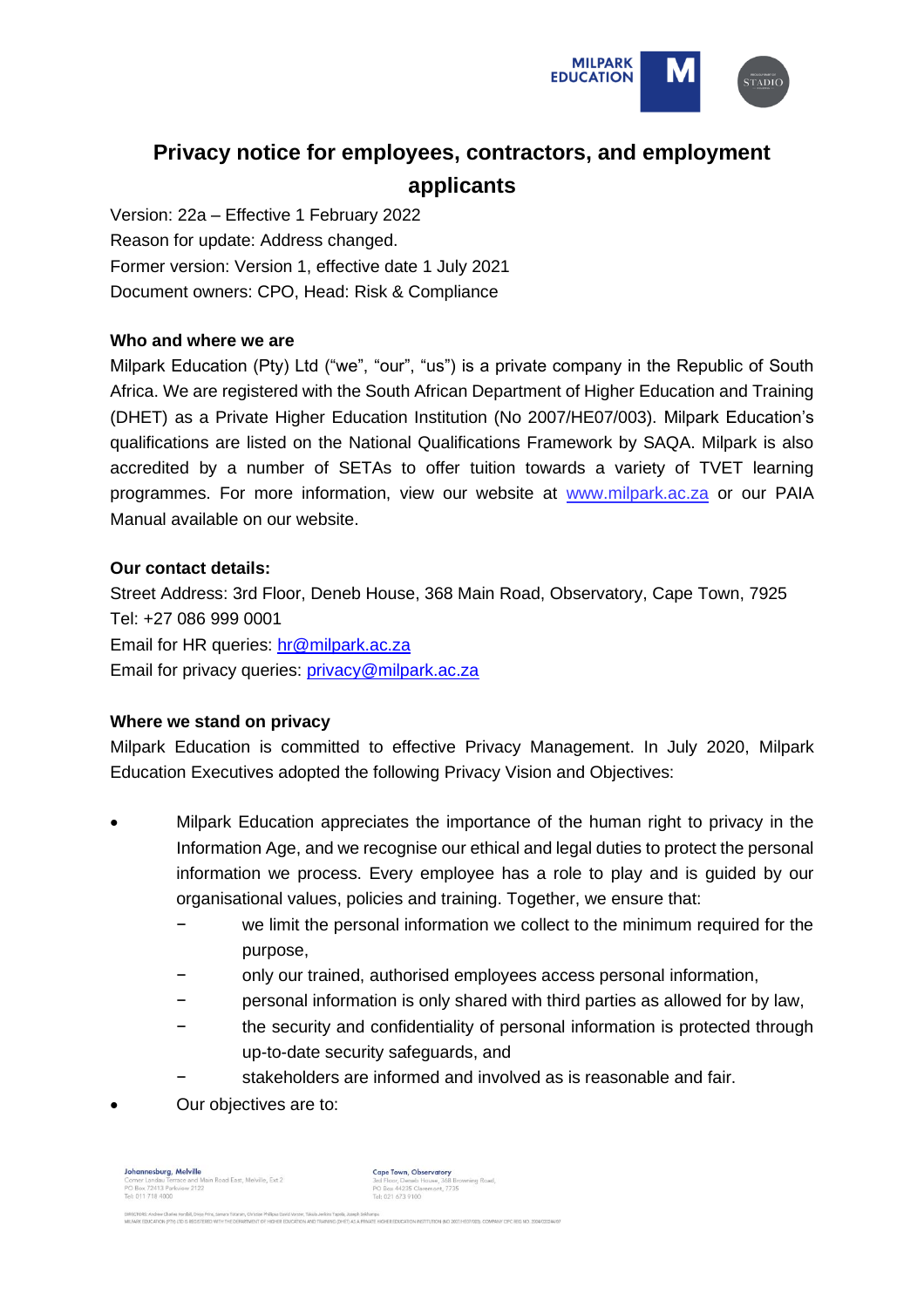- comply with the law.
- align with best practices,
- position Milpark as a trustworthy custodian of personal information, and therefore, together with our commitment to quality education, as a preferred service provider to students and corporate clients.

### **What this document covers**

This is a Privacy Notice related to the use of personal information supplied by employment applicants, contractors, employees of Milpark Education. Other privacy notices are available as follows:

- **Student applicants, students and alumni: Please refer to the Student Privacy** Notice, available in the application and registration processes and on the student portal.
- **Website Privacy Notice**: Please refer to our websites.
- **Additional Privacy Notices**: Milpark Education may make additional Privacy Notices available wherever personal information is collected.
- Information on the processing of personal information and records held by Milpark Education are also available in our PAIA Manual, which is available on the Milpark website.

# **Definitions**

**"Personal information"** means information relating to an identifiable, living, natural person, and where it is applicable, an identifiable, existing juristic person, including, but not limited to –

- a) information relating to the race, gender, sex, pregnancy, marital status, national, ethnic, or social origin, colour, sexual orientation, age, physical or mental health, wellbeing, disability, religion, conscience, belief, culture, language and birth of the person;
- b) information relating to the education or the medical, financial, criminal or employment history of the person;
- c) any identifying number, symbol, email address, physical address, telephone number, location information, online identifier or other particular assignment to the person;
- d) the biometric information of the person;
- e) the personal opinions, views or preferences of the person;
- f) correspondence sent by the person that is implicitly or explicitly of a private or confidential nature or further correspondence that would reveal the contents of the original correspondence;
- g) the views or opinions of another individual about the person; and
- h) the name of the person if it appears with other personal information relating to the person or if the disclosure of the name itself would reveal information about the person.

**"POPIA"** Protection of Personal Information Act, 2013 (Act No. 4 of 2013) (hereinafter referred to as "the POPIA").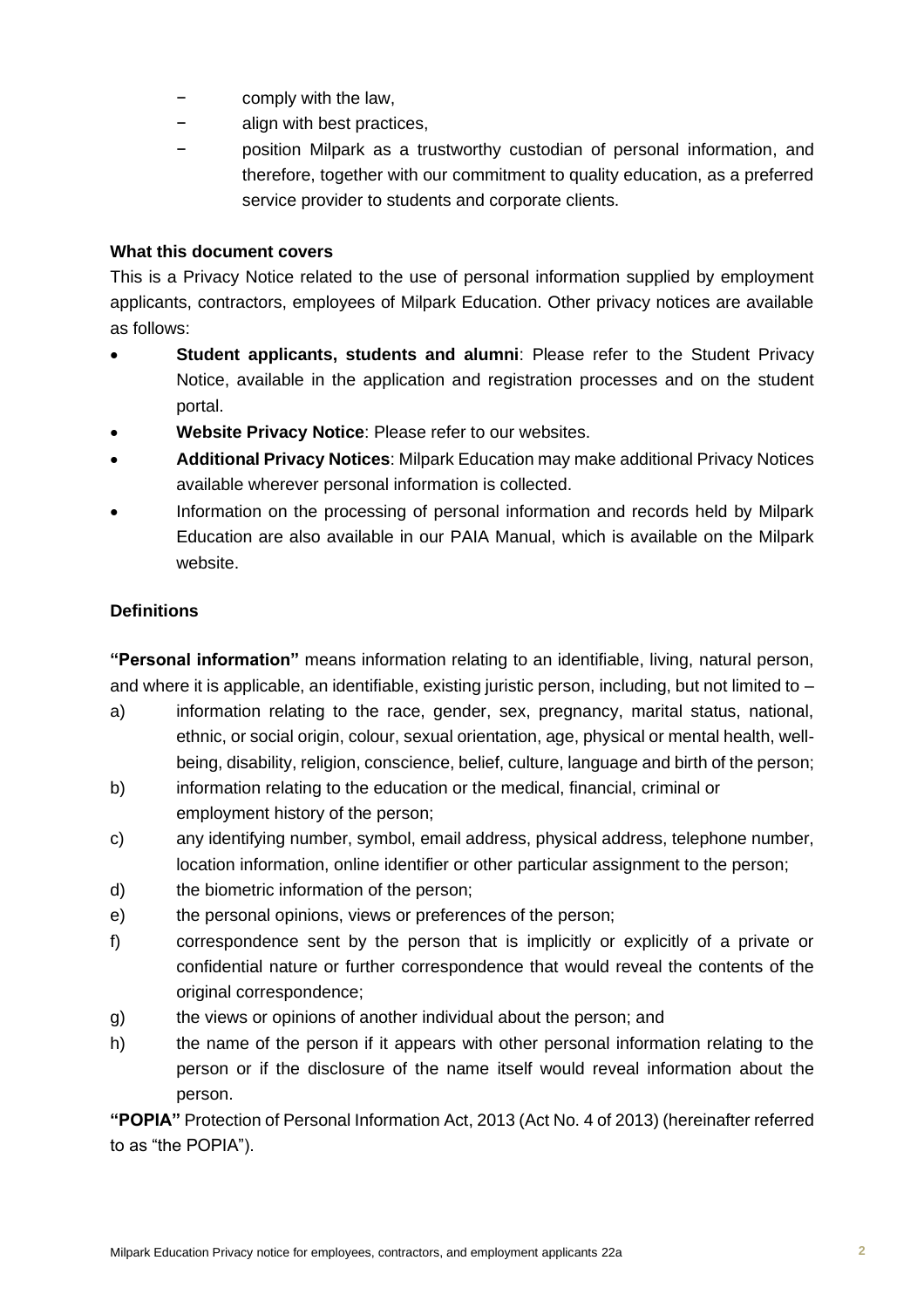**"We / us"** means Milpark Education as the Responsible Party in terms of the POPIA. **"You / your"** means the following data subjects: employees, contractors, and employment applicants.

# **Collection of personal information**

Milpark Education collects personal information:

- directly from applicants when they submit an application to us directly or via a third party.
- directly from contractors when they submit their information to us.
- directly from employees when they submit their information to us.
- from third-party verification agencies when background checks or documentation verification are done (these will only be done with your knowledge).
- from references provided by you.
- from service providers or digital tools when using Milpark managed software, systems and services; Internet activity, through firewall reports; location information, through VPN tools and physical access controls, as well as CCTV cameras; activity in terms of system logs, location data from endpoint protection software and Microsoft 365 services, phone and video call information, including recordings from telephony providers.

We process the following categories of records for applicants, employees, contractors and former employees:

- Records provided by applicants and employees
- Statutory employee records pertaining to individual employees
- Information provided by verification agencies
- Records of disciplinary and grievance processes
- Records of appointment, promotions, terminations, performance appraisals, employee records, beneficiary forms, health records, time and attendance records, leave records, training records, applications for special arrangements, CCMA and court cases, proceedings and reports, notes and formal reports (with written consent of employee) regarding psychological counselling services to employees, notes and formal reports regarding conflict management services to employees and departments, identifying photos per occasion
- **Special personal information**: Health and disability information as needed; race as required for BBBEE purposes
- **For independent contractors**: Records provided by the independent contractors, advisors, or service providers; certificates, claim forms, letters of appointment, company information; identifying information, contact information, payment information.

We collect and keep information as required by:

• Basic Conditions of Employment Act, 1997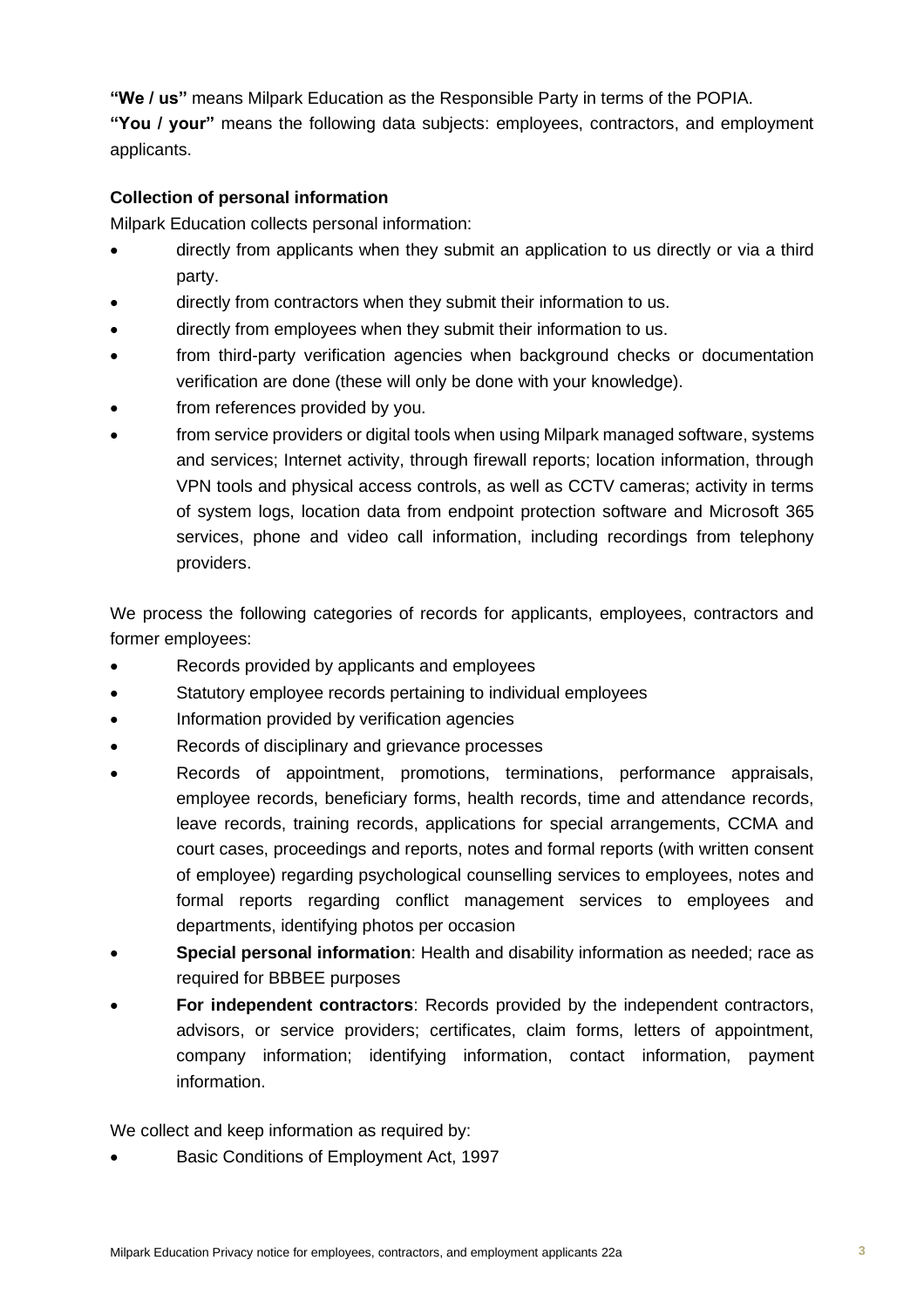- Compensation for Occupational Injuries and Diseases Act, 1993
- Employment Equity Act, 1998
- Higher Education Act, 1997
- Income Tax Act, 1967
- Skills Development Act, 1998
- Unemployment Insurance Act, 2001
- Any other applicable law or regulation.

Most of the information requested is mandatory and if it is not provided, we may not be able to process your application, appointment, payments or conclude other necessary processes. Where disclosure is voluntary, we will inform you.

## **Purposes for processing**

We process your personal information for the following purposes:

- Regulatory compliance
- Recruitment and selection
- Employee management
- Facilitation of communication with wellness service providers
- Contract management
- Performance management
- Processing Milpark-funded staff study applications
- Processing staff loan applications and other special requests
- Conducting internal disciplinary hearings
- Payroll submissions to facilitate salary payments
- Deductions and reimbursements
- Internal reporting
- BBBEE assessments
- Concluding employee exit processes
- Following termination of employment process
- Asset management
- Information security management
- Physical security management
- Investigating technical errors or other issues with our websites
- Applications and services
- Security purposes
- Audit purposes.

#### **We may share your information with:**

- Any third parties as required or allowed for by law, including but not limited to the Department of Labour and the South African Revenue Services.
- Third parties as requested, consented to, or agreed to in a contract with you.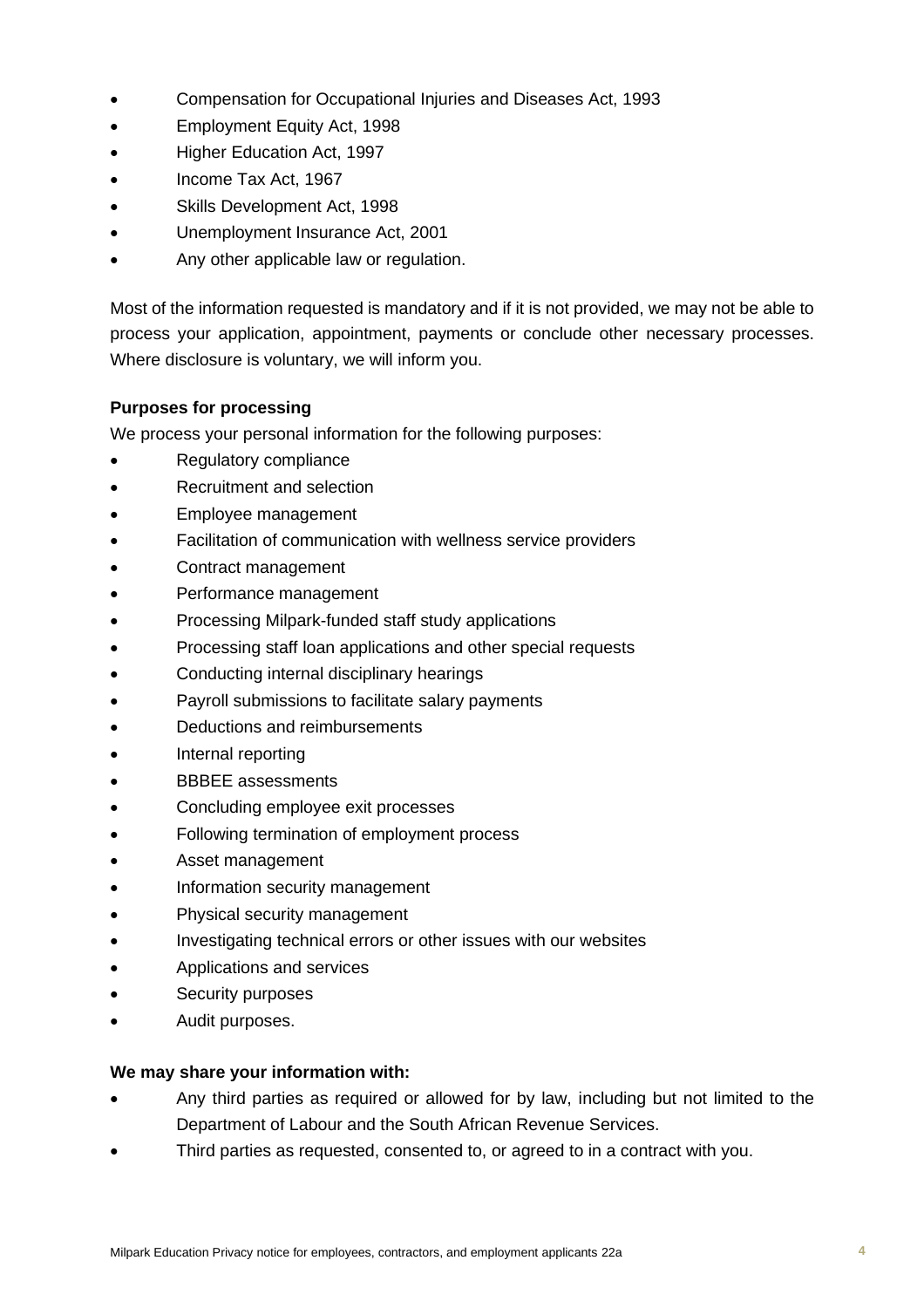- Third parties such as service providers, partners, auditors and consultants who process personal information in conjunction with or on behalf of Milpark Education, subject to agreements that protect the privacy rights of data subjects as applicable.
- In the event of any reorganisation, merger, or acquisition of Milpark Education, your personal information may be transferred, as part of the transaction, to the acquirer who will be bound to processing your personal information in accordance with this (or any updated version of this) Privacy Notice, unless otherwise agreed to by you
- Your information may be shared with the Council of Higher Education and the SETAs for audit and compliance purposes.
- Should another person or entity seek a reference from us or confirmation of employment, we will require written confirmation from you regarding the third party, and the information that we are allowed to share.
- We may make use of service providers, who process information on our behalf, who are located in other countries, and endeavour to ensure that adequate protections are in place as required by the POPIA.
- We may share terms and conditions of your employment, job description and/or your performance contract with the CCMA in order to comply with lawful procedures and requests, disclosure requests or where otherwise required by applicable legislation, or authorised by a Commissioner of the CCMA.
- Other parties as required or provided for in law.

# **Additional information for job applicants**

- If your application is not successful, but we think you might be a good fit for another position at Milpark, we will keep your CV on record in case an opportunity arises to which your skills and experience would be suited. If you would prefer that we don't keep your CV in this manner, please feel free to contact us at [HR@milpark.ac.za](mailto:HR@milpark.ac.za) to request that we destroy the record.
- Job applications may be made via third parties. Milpark Education does not exercise any control over the processing activities of these third parties, and applicants are encouraged to read the third-party privacy notice and terms. By submitting an application to Milpark Education via a third party, you consent to that party processing your personal information according to their own terms and privacy policy, and you also consent to Milpark Education receiving your application information from that third party.